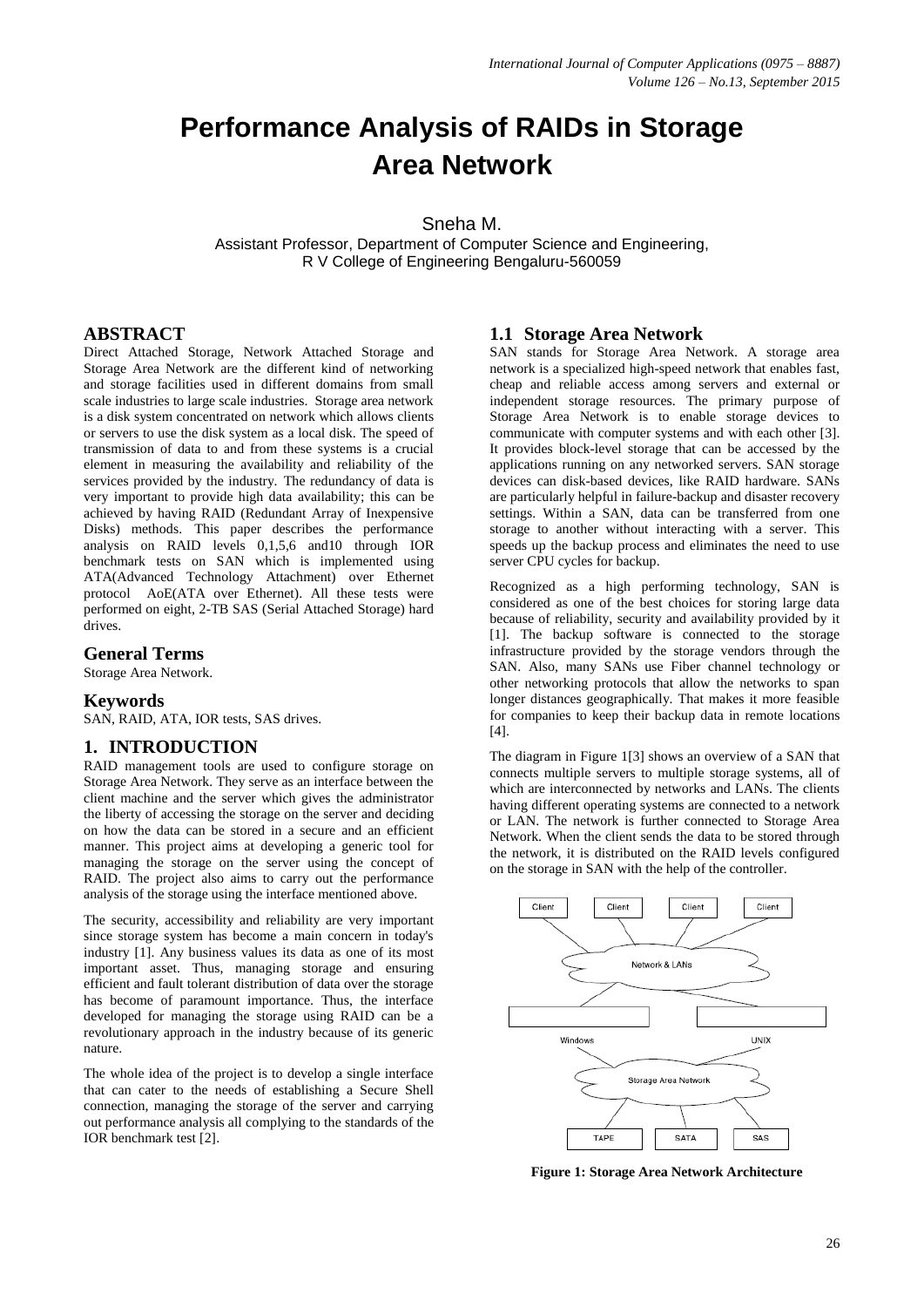# **1.2 RAID (Redundant Array of inexpensive Disks)**

Please RAID (redundant array of inexpensive disks) is a data storage technology that integrates multiple disk drive components into a logical unit for the purposes of data redundancy or performance improvement [5]. Some of the RAID configurations are described below:

**RAID 0 (striping):** RAID 0 consists of striping without mirroring or parity. The capacity of a RAID 0 volume is the total capacities of the disks in the set, the same as with a spanned volume. There is no added redundancy for risking disk failures, just as with a spanned volume. Failure of one disk causes the loss of the entire RAID 0 volumes, with reduced possibilities of data recovery when compared to a broken spanned volume [1].

There are few advantages of RAID 0. It offers great performance, both in read and write operations. There is no overhead caused by parity controls. Entire storage capacity is used without any overhead and it's easy to implement. In addition to this there is a disadvantage i.e. zero tolerance against drive failures. Therefore, it should not be used for mission critical systems [6].

Figure 2 depicts the schematic drawing of RAID 0[1]. The diagram clearly states that the data is distributed in form of blocks which are stored on the drives without any redundancy. It is used for non critical data storage that has to be read/written at high speeds, such as image retouching or video editing systems.



**Figure 2. Schematic Diagram of RAID 0**

**RAID 1(mirroring):** This configuration consists of data mirroring, without parity or striping. Same data is written to two (or more) drives, thereby producing a mirrored set of drives. The array continues to operate as long as at least one drive is functioning. If a drive fails, the controller uses either the data drive or the mirror drive for data recovery and continues operation. At least two drives are needed for RAID 1[1].

The advantages of having RAID 1 is that, it offers efficient read speed and write speed that can be compared to that of a single drive. In caseof failure, data does not have to be rebuilt, they just have to be copied to the replacement drive. In addition to all this it's a very simple technology to implement. The main disadvantage of RAID is the effective storage capacity which drops to half of the total drive capacity because all data get written twice. Software RAID 1 solution do not always allows redundancy of a failed drive i.e. it cannot be replaced while the server keeps running[6].

Figure 3 shows the schematic diagram of RAID 1[1]. The diagram clearly states that the data is stored in form of blocks in the storage and a copy of each block is maintained to provide the redundancy. It is used for mission critical storage, such as accounting systems. It is also applicable for smaller servers in which only two data drives are to be used.



**Figure 3: Schematic Diagram of RAID 1**

**RAID 5(Striping with Parity):** It consists of block-level striping with distributed parity. It requires that all drives but one be present to operate. Upon failure of a single drive, subsequent reads can be calculated from the distributed parity such that no data is lost. RAID 5 requires at least three disks. RAID 5 is the most common secure RAID level. The parity data are not written to a fixed drive, they are spread across all drives. Using the parity data the computer can recalculate the data of one of the other data blocks, if those data blocks are unavailable. That means RAID 5 can withstand a single drive failure without losing data or access to data. Often extra cache memory is used on these controllers to improve the write performance [1].

Configuring RAID 5 can be advantageous. Read data transaction are extremely fast while write data transactions are relatively slower due to parity which has to be calculated. If one drive fails, still all data can be accessed, even while the failed drive is being replaced and the storage controller rebuilds the data on the new drive. Since this is a complex technology, if one of the disks in an array fails and is replaced, restoring the data may take a day or longer depending on the load on the array and the speed of the controller. If another disk goes bad during that time, data are lost forever.

Figure 4 shows the schematic diagram of RAID 5[4]. The introduction of parity block adds to the fault tolerance if any of the data block go missing. It is an overall good system that combines efficient storage with excellent security and decent performance. It is ideal for file and application servers that have a limited number of data drives.



**Figure 4: Schematic Diagram of RAID 5**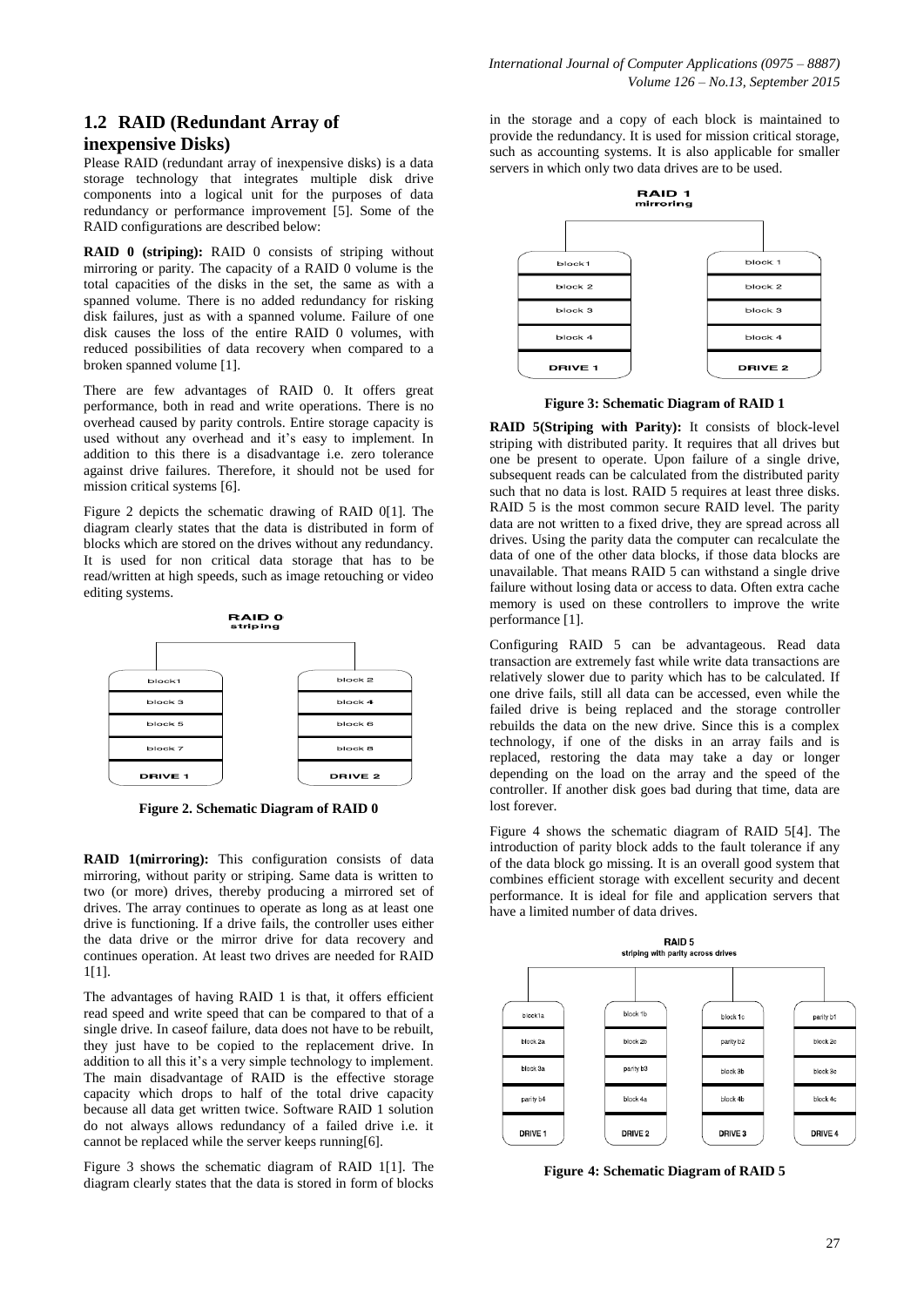*International Journal of Computer Applications (0975 – 8887) Volume 126 – No.13, September 2015*

**RAID 6 (Striping with double Parity):** It consists of blocklevel striping with double distributed parity [1]. RAID 6 is like RAID 5 but it writes the parity data to two drives. That means it requires at least four drives and can withstand two drive failures simultaneously. This makes larger RAID groups more practical, especially for high-availability systems, as large-capacity drives take longer to restore. As with RAID 5, a single drive failure results in reduced performance of the entire array until the failed drive has been replaced. With a RAID 6 array, using drives from multiple sources and manufacturers, it is possible to mitigate most of the problems associated with RAID 5[4].

Like the RAID 5, read transactions are very fast. If two drives fail, the user still has access to all data, even while the failed drives are being replaced. So RAID 6 is more secure than RAID 5. Drive failures have an effect on throughput, still it is acceptable. As compared to RAID 5 write data transactions are slowed down due to the parity that has to be calculated. Presence of a double parity makes it a complex technology: therefore, rebuilding a drive can take a long time.

Figure 5 shows the schematic diagram of RAID 6. It can be noted that it uses double parity and thus provides better redundancy than RAID 5. RAID 6 is an overall good system that combines efficient storage with excellent security and decent performance. It is preferable over RAID 5 in file and application servers that use many large drives for data storage.



**Figure 5: Schematic diagram of RAID 5**

**RAID 10 (Combining mirroring and striping):** It is possible to integrate the advantages and disadvantages of RAID 0 and RAID 1 in one single system. This is a hybrid or nested RAID configuration. It provides security by mirroring all data on secondary drives while using striping across each set of drives to speed up data transfers [6].

The major advantage of having RAID10 is, if something goes wrong with one of the disks in a RAID 10 configuration, the rebuild time is very fast since all that is needed is copying all the data from the surviving mirror to a new drive. This can take as little as 30 minutes for drive of 1 TB. This also comes with a trade-off, since the concept of mirroring is being used, half of the storage capacity goes to mirroring, so compared to large RAID 5 or RAID 6 arrays, this is not a cost-effective way to have redundancy.

The diagram in figure 6 shows the schematic architecture of RAID 10. It can be seen as a combination of two already available RAIDs i.e. RAID 1, RAID 0. The data first gets stripped and then mirrored.



**Figure 6: Schematic diagram of RAID 10**

The diagram in Figure 7 shows how the RAID arrays work in tandem with Storage Area Network, along with different type of operating systems used to configure the RAID. The client accesses the Storage Area Network through protocols such as Fibre Channel Protocol or iSCSI and starts a session with it. The storage which is present on the SAN is managed by either hardware or software RAID controllers present on the server, which configures RAID levels on the storage and is also thus responsible for the data distribution on these disks.



**Figure 7: Architecture of SAN comprising of RAID**

#### **2. IMPLEMENTATION MODEL**

The whole system is designed in Python and its variants. The user interface is coded in Python along with the basic modules. The command line interface is linked to a front end, coded in python which is presented to the user. Pycharm is a software development kit that supports Python for implementing standards and has a strong base for scripting and designing. Figure 8 shows the system architecture of the interface developed.



**Figure 8: System Architecture of the interface**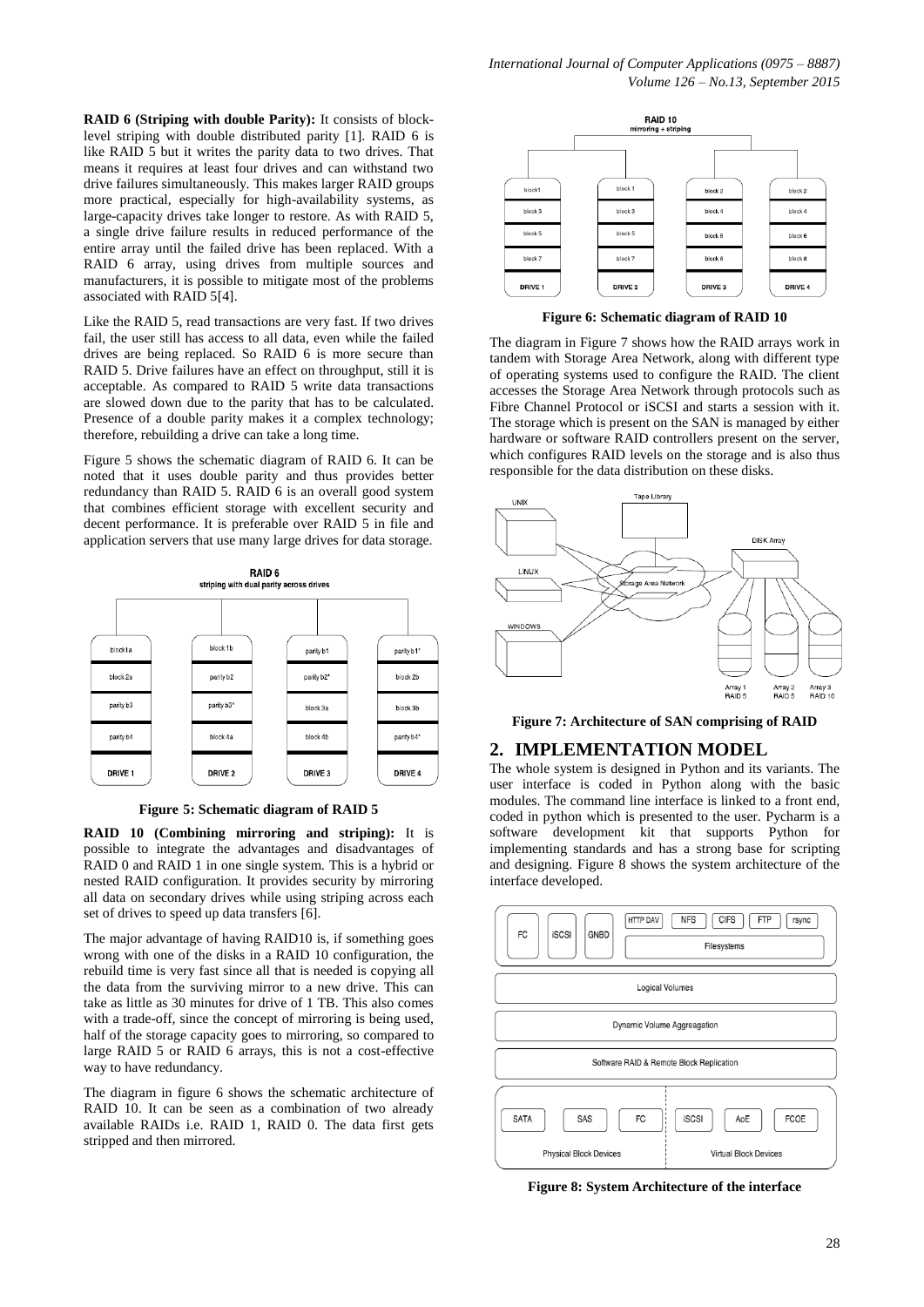The client must establish a SSH connection with the SAN server at the storage array. The layer can connect over simple transfer protocols to the server and client can configure port numbers or IP addresses through which the communication can take place. The Linux based operating system Centos 6.5 is a centric part of the environment of storage optimized operating system. Block devices referred to here are any disks or raw volumes. Block devices can be directly attached devices to the host machine or remotely attached block devices which can be designated as virtual block devices. SATA, SAS, SCSI, FC disks are the various supported physical block devices. RAID volumes implemented in this project also fall under the designation of physical block devices. The upper layers of this architecture refer to these remote block storage devices. The remote block devices accessed using the protocols iSCSI, AOE or FCOE protocols are referred to as virtual block devices. There is no difference between physical or virtual block devices according to the upper layers of Dynamic Volume Aggregation, software RAID and remote block replication layer.

Block devices mentioned in the lower layers can be aggregated using the protocols used to configure RAID by the software RAID management layer. The replication done at the block level is done over TCP/IP protocol which is secured by the SSH established on the network.

The software RAID facilitates the user to manage the aggregation of various physical and virtual block devices. This increases the usable capacity, performance of block I/O and also provides multi fold availability and reliability. The various RAID configurations possible using the interface developed are RAID  $\tilde{0}$ , RAID 1, RAID 6 and RAID (1+0).

The RAIDs configured are grouped together into storage pools by the dynamic volume aggregation. These storage pools are grouped into various logical volumes which are the ones that are virtually and physically visible to the administrator or the user.

These volumes that are visible to the administrator can support multiple ODF (on-disk File System). The administrator after creating RAIDs can apply file system to it that readily satisfies the needs of specific applications and is optimal for carrying out performance analysis. The file system used in this project is the ext4 file system. Apart from this, XFS and ext3 can also be used. These are referred to as journaled file system which has a greater data security and also reduces regular file system check needs. Any data which is written to these disks is first logged into log files which here are referred to as journals which are shown in the Figure 9, before the data being written is finalized. This is how data consistency is taken care of, if a system gets crashed or there is a sudden power outage.



**Figure 9: logging of the data into journals**

# **3. EXPERIMENTAL ANALYSIS AND RESULTS**

# **3.1 Evaluation Metric**

The generic interface was developed in this project with the main intention of automating the process of RAID configuration and thus performing the IOR benchmark test on it. IOR is used for testing performance of parallel file systems using various interfaces and access patterns. The necessary parameters to be considered while performing the IOR tests were the BLOCK SIZE and TRANSFER SIZE, which were to be provided as parameters. It is necessary for the block size to be a multiple of the transfer size because the chunk size transferred at once is the transfer size.

# **3.2 Experimental Dataset**

The dataset on which the experiment was conducted consisted of eight 2 TB SATA hard drives. While configuring the RAID, after the RAID is created it needs to be mounted on the system. For mounting the RAID, the file system of the configured RAID needs to be specified because each and every mounted hard drive needs to have a file system to create, manage and allow the reading and writing operations of various files to be performed on it. Mounting is necessary because it creates a specific mount point which serves as location of test.dat file which is read while performing the IOR benchmark test. This test.dat file serves as a major data set for the experimental analysis. This file is a binary file which is written to and read from the RAID level configured, and is analyzed for providing performance results of various RAIDS. The data obtained after performing the tests were further stored in various log files on the server, which served as further dataset for the final experimental analysis that needs to be performed.

# **3.3 Performance Analysis**

IOR can be used for testing performance of parallel file systems using various interfaces and access patterns. IOR uses MPI (Message Passing Interface) for process synchronization.

All RAID levels were configured on two 2TB Serial ATA 7200rpm enterprise edition 6 gbps drives. After mounting the RAID, IOR tests were performed with different values for the parameters Block Size and Transfer Rate.

The Figure 10 shows the GUI of the generic interface developed. Whenever the user wants to perform some operation he should select the option and click on "Execute" button.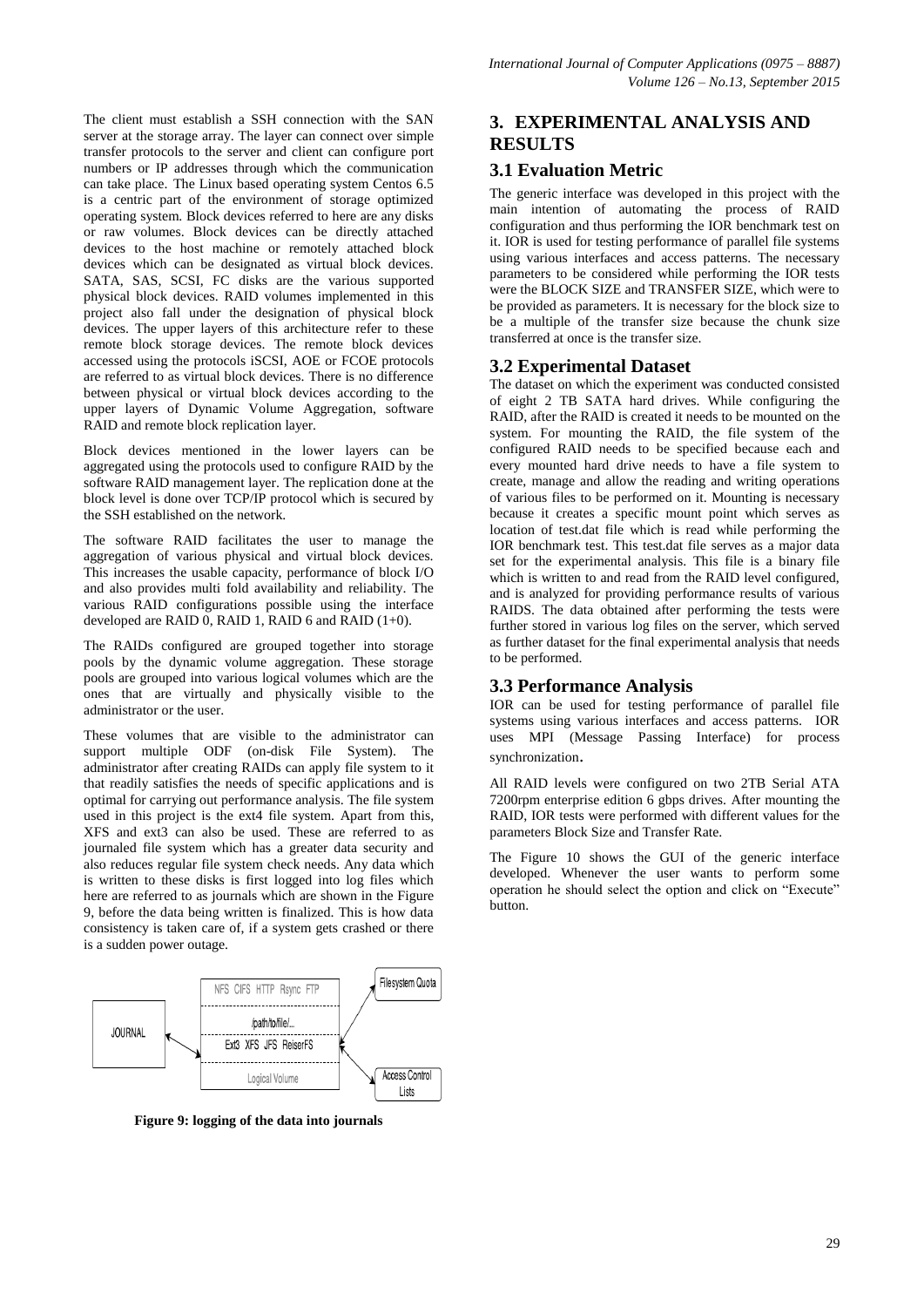| Pin                           |                      |                                             |                           |            |             |  |                 | $= 0.1$ |
|-------------------------------|----------------------|---------------------------------------------|---------------------------|------------|-------------|--|-----------------|---------|
| P Address                     |                      |                                             |                           |            |             |  |                 |         |
| Usemanne                      |                      |                                             |                           |            |             |  |                 |         |
| Password                      |                      |                                             |                           |            |             |  |                 |         |
| <b><i>View Operations</i></b> |                      |                                             |                           |            |             |  |                 |         |
| <sup>/</sup> Vev Al Dals      |                      | C View All RADS C Available Disks           | Excute                    |            |             |  |                 |         |
| Create RAID Operations        |                      |                                             |                           |            |             |  |                 |         |
| C Create RAID                 | $C$ Save Conf        | $\cap$ Create FileSystem $\cap$ Mount Point |                           | C Mounting | C CheckRaid |  |                 |         |
|                               |                      | $n\tilde{a}$                                |                           |            |             |  |                 |         |
|                               |                      |                                             |                           |            |             |  |                 |         |
| Performance Test Operations   |                      |                                             |                           |            |             |  |                 |         |
| $\cap$ IOR                    | Block Size(in Gil) 1 |                                             | Transfer Rate (in MEPS) 1 |            |             |  |                 |         |
| Delete Raid Operations        |                      |                                             |                           |            |             |  |                 |         |
| C Unmount Raid                | $C$ Step Raid        | C Remove Raid                               |                           |            |             |  |                 |         |
| Command Executed              |                      |                                             |                           |            |             |  |                 |         |
| Output                        |                      |                                             |                           |            |             |  |                 |         |
|                               |                      |                                             |                           |            |             |  |                 |         |
|                               |                      |                                             |                           |            |             |  |                 |         |
|                               |                      |                                             |                           |            |             |  |                 |         |
|                               |                      |                                             |                           |            |             |  |                 |         |
|                               |                      |                                             |                           |            |             |  |                 |         |
| ê                             | D                    | A<br>$\bullet$<br>何                         | İ.<br>N                   | ø          | P<br>E      |  | $.904h$ $^{20}$ |         |
|                               |                      |                                             |                           |            |             |  |                 |         |

**Figure 10: Snapshot of User GUI**

After performing the IOR tests on different RAID levels with different block sizes and transfer rates the results are tabulated as shown in Table 1. The results show the average maximum read and write speeds for each of the RAID levels.

|                          | Avg. Max Write   | Avg. Max Read    |  |  |
|--------------------------|------------------|------------------|--|--|
| <b>RAID0</b>             | 1909.0836 Mbps   | 7061.8156 Mbps   |  |  |
| RAID <sub>1</sub>        | 1753.4112 Mbps   | 6182.516 Mbps    |  |  |
| RAID 5                   | 1721.0532 Mbps   | 6064.0756 Mbps   |  |  |
| RAID 6                   | 1622.1784 Mbps   | 5650.4436 Mbps   |  |  |
| $RAID(1+0)$              | 1717.069565 Mbps | 5939.504783 Mbps |  |  |
| Optimum:<br><b>RAID0</b> | 1909.0836 Mbps   | 7061.8156 Mbps   |  |  |

After the various IOR benchmark tests performed, it was observed that the most efficient RAID level was RAID 0 with the maximum reading and writing values. This was also verified by the graphs for MAX. WRITE and MAX. READ in Figure 11, values which were finally obtained after the analysis of the IOR benchmark tests. Another anomaly that was noticed by running these test on 7200rpm hard drives, which was the RAID 5 maximum writing speed was greater than the max write speed of RAID  $(1+0)$ , when it is generally lower, which is because the number of drives for parity in RAID 5 is lower than in RAID  $(1+0)$  and is also dependent upon the rpms of the hard drives.



**Figure 11: Graph for MAX. WRITE and Max. READ**

## **4. CONCLUSION AND FUTURE WORK**

The goal of the project is to develop a generic interface to facilitate the interaction between the SAN server and a host machine. This interface is unique in a way because most of the interfaces developed by the companies like IBM, HP, etc do not allow external agents to access the hard drives. These interfaces only accept the proprietary commands and do not allow the user to bypass the controller. The interface mentioned in this project allows user to access the drives irrespective of the device drivers using the open source commands and allows them to manage it abstracting the background details. The RAIDs are configured on the SAN and performance testing is done using benchmark tools.

The connection between the client and the server was established using a SSH connection. This was achieved using Paramiko which is a python implementation of the SSHv2 protocol. The RAIDs were configured using the mdadm commands embedded in the python script. These commands interacted with the interface to configure the storage on the server. RAIDs configured were tested for performance using IOR benchmark test. The commands and parameters for performing this test were embedded in the python script which interacted with the interface developed and thus performed the required tests. Once all the results are compiled together, analysis is done to find the most efficient RAID level.

As future work one can work on the following concepts:

- 1. Currently this project involves using Software RAID controller which can be replaced by a Hardware RAID controller for better performance clubbed with greater rpm hard drives.
- 2. Using storage which has an electronic mechanism such as pen drives instead of drives which have a mechanical spindle; the performance can be increased considerably.
- 3. The integrity of data stored in the drives should be maintained even if all the drives fail. This includes the security of data, backing up the data before changing the RAID levels.